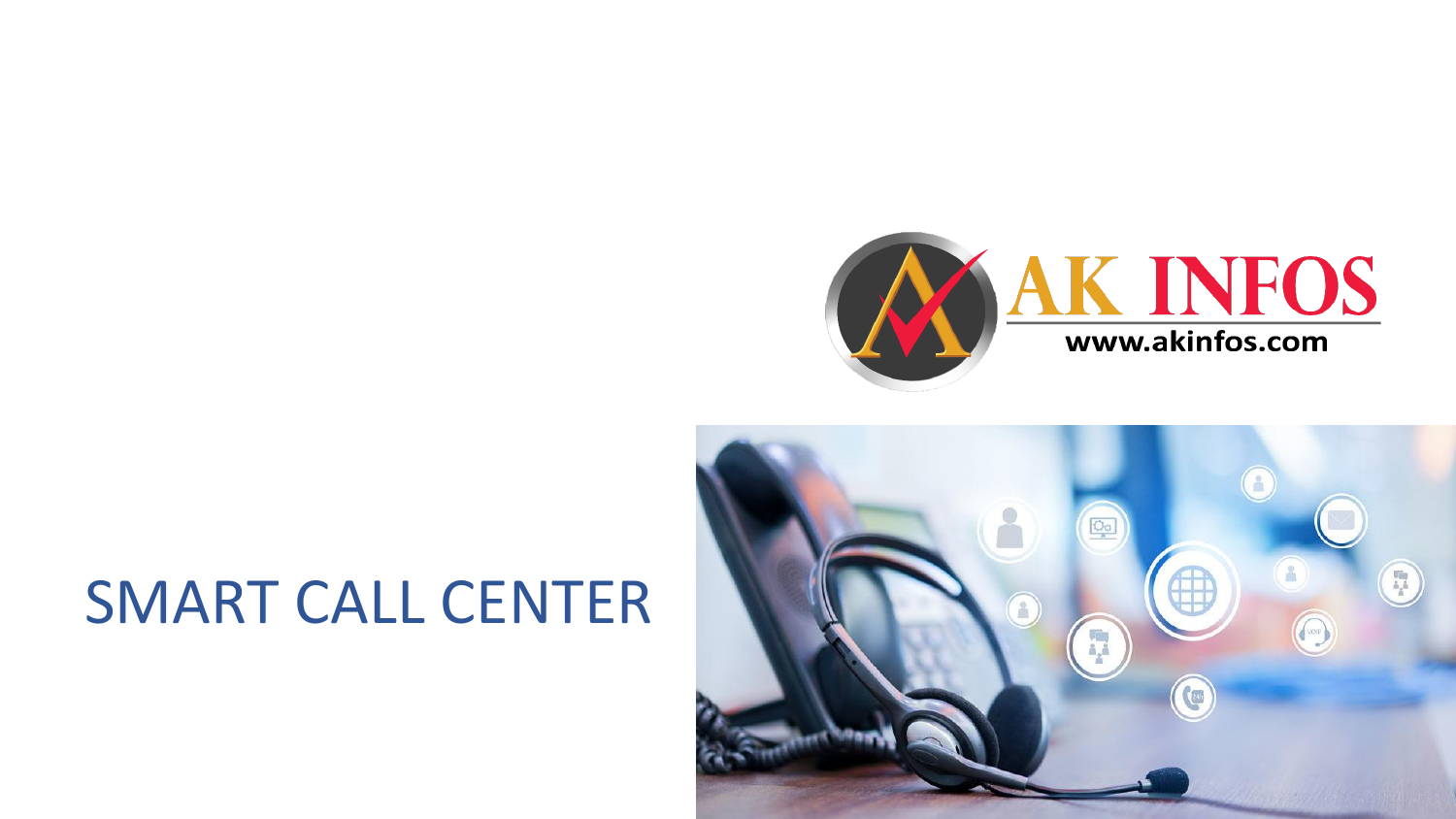Today Contact Centers need to transform their customer's experience from delightful single interaction to an entire journey of personalized and consistent interactions. Customer Experience(CX) is all about engaging customer on a channel of their choice and allowing them to hop from one channel to another seamlessly while keeping their omni channel experience uniform



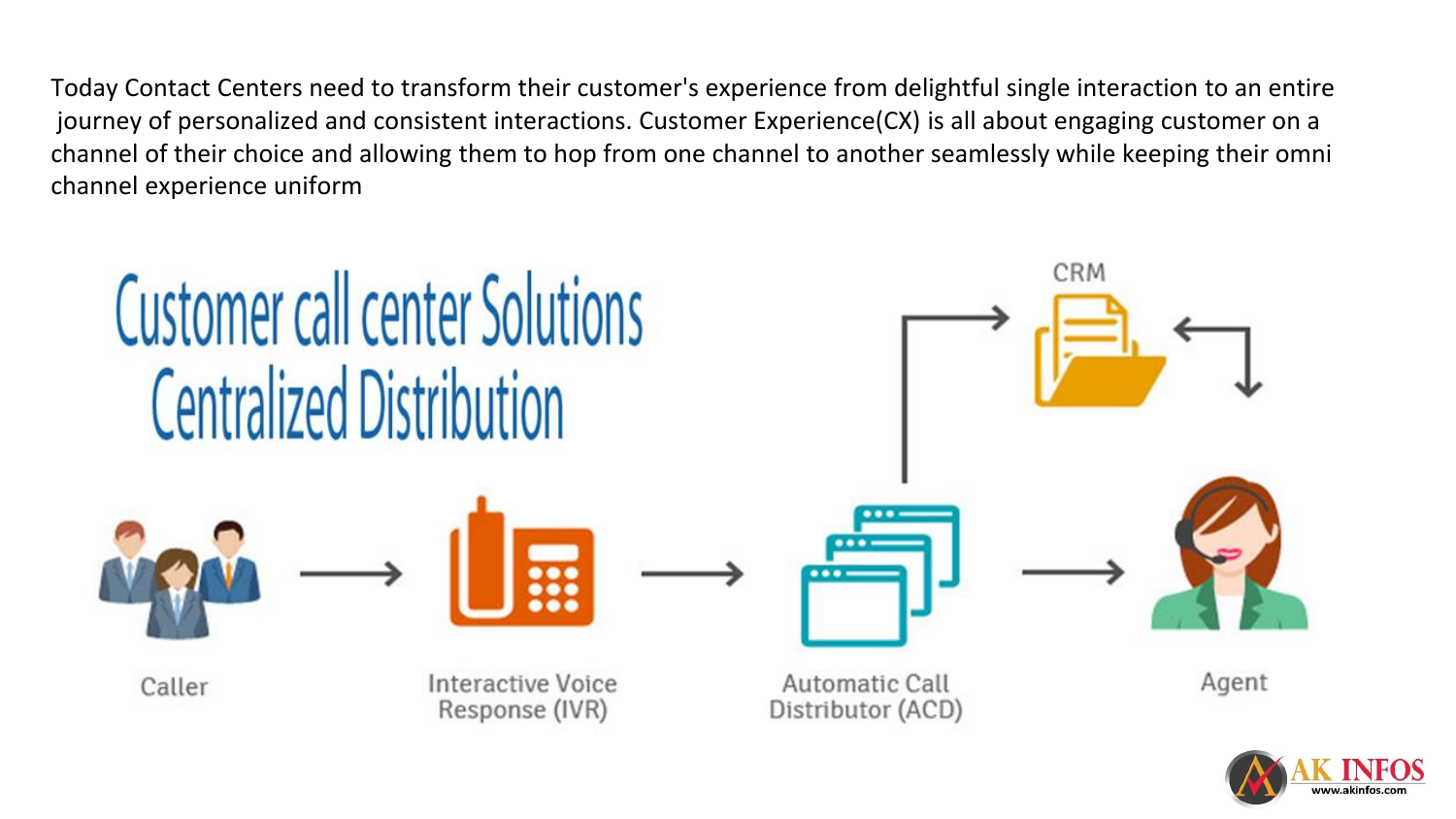CALL CENTER SOLUTION - a robust contact/ call center software that helps organizations provide a seamless customer experience across all channels in the customer service journey. All interactions from various channels come to a single unified queue on the Inter Dialog platform. With unified view agents get to see all historical interactions , enabling him to give a resolution quickly. Inter Dialog UCCS is a comprehensive Contact/Call Center Software with robust CTI, Unified Q ( ACD), Reporting, Unified Agent Management, Administrator, Supervisor - Monitoring (Pmonitor)

## **Voice - handle Inbound/Outbound calls efficiently**

Inbound call center solution With self service, multilevel IVR and intelligent routing, resolve queries easily Outbound call center software - Click to Call, Progressive & Predictive Dialer with advance dialing logics

# **IVR Software - allow customers to help themselves**

Reduce costs with self service options, Handle off hours queries( service round the clock)

## **Mobile - delight customers on the go with web call back**

Visual IVR(visually guided menus to aid customer)

# **CRM integration**

CRM integration with inbound call pop-up

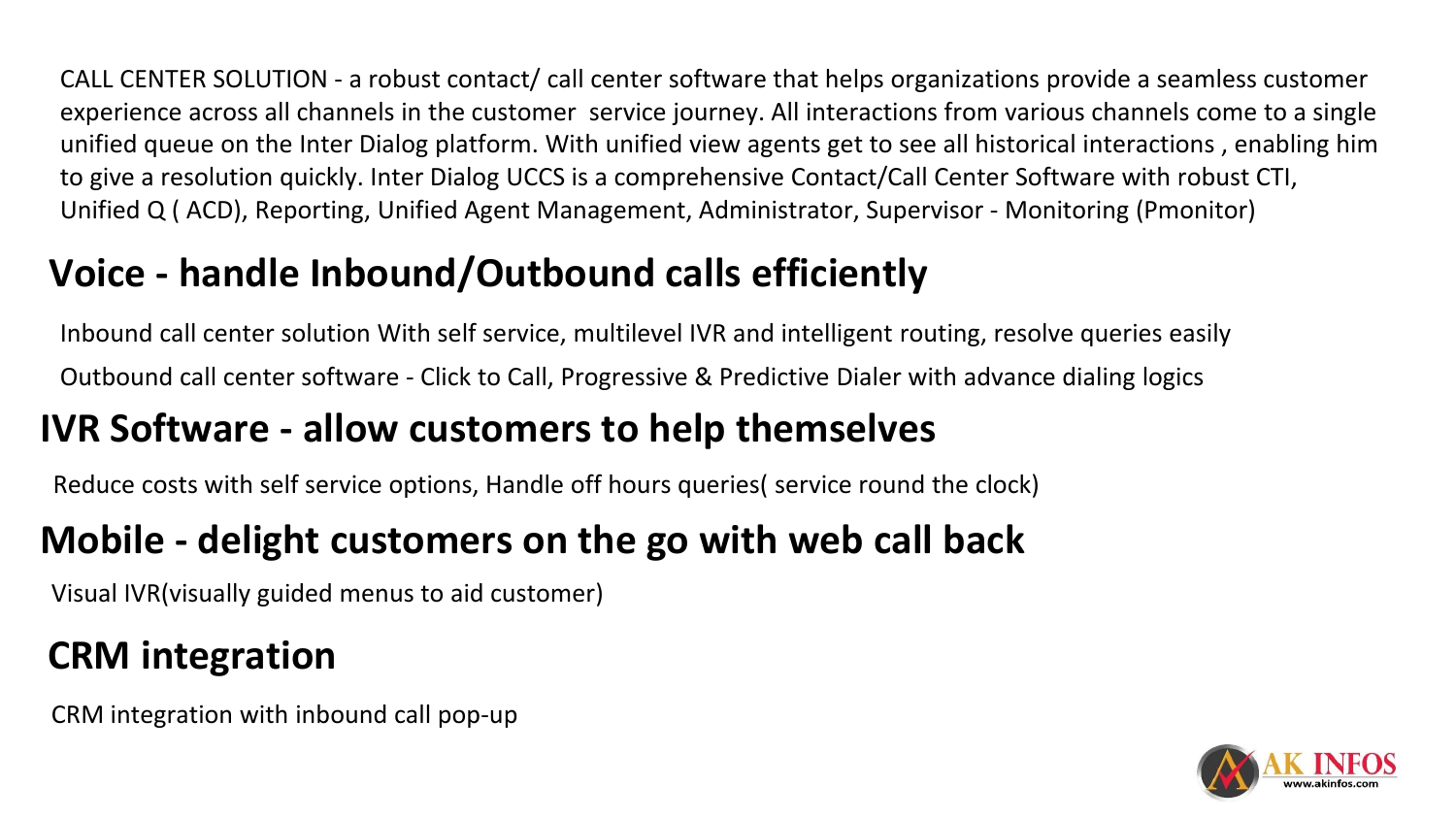# **Automatic Call Distribution (ACD)**



Skill-based routing functionality directs calls to an available agent with the Highest skill level to handle the communication traffic.

This helps to ensure that your clients are getting together with someone who has the skill to assist them to.

Thereby lowering the instances where customers have to be transferred, escalated or called back.

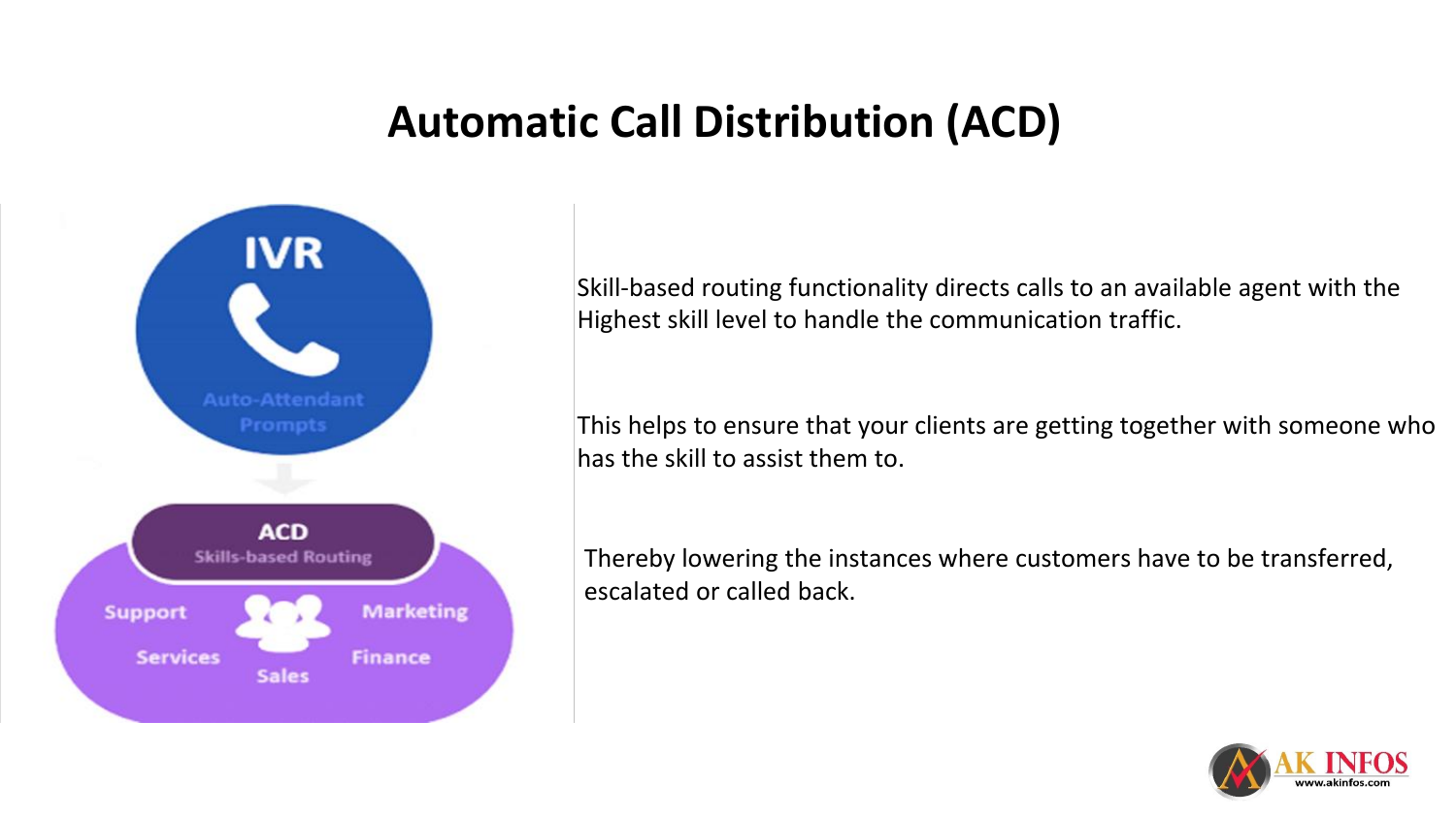## **Smart Call Center Features Computer Telephony Integration**

CTI allows you to leverage telephone functionality integration to our CRM products. Computer Telephony Integration (CTI) interfaces interconnect with your computer, enabling the



Management and data delivery to the Agent like screen pop up.

Control of telephony functions from the desktop like transfer, mute, conference, etc.

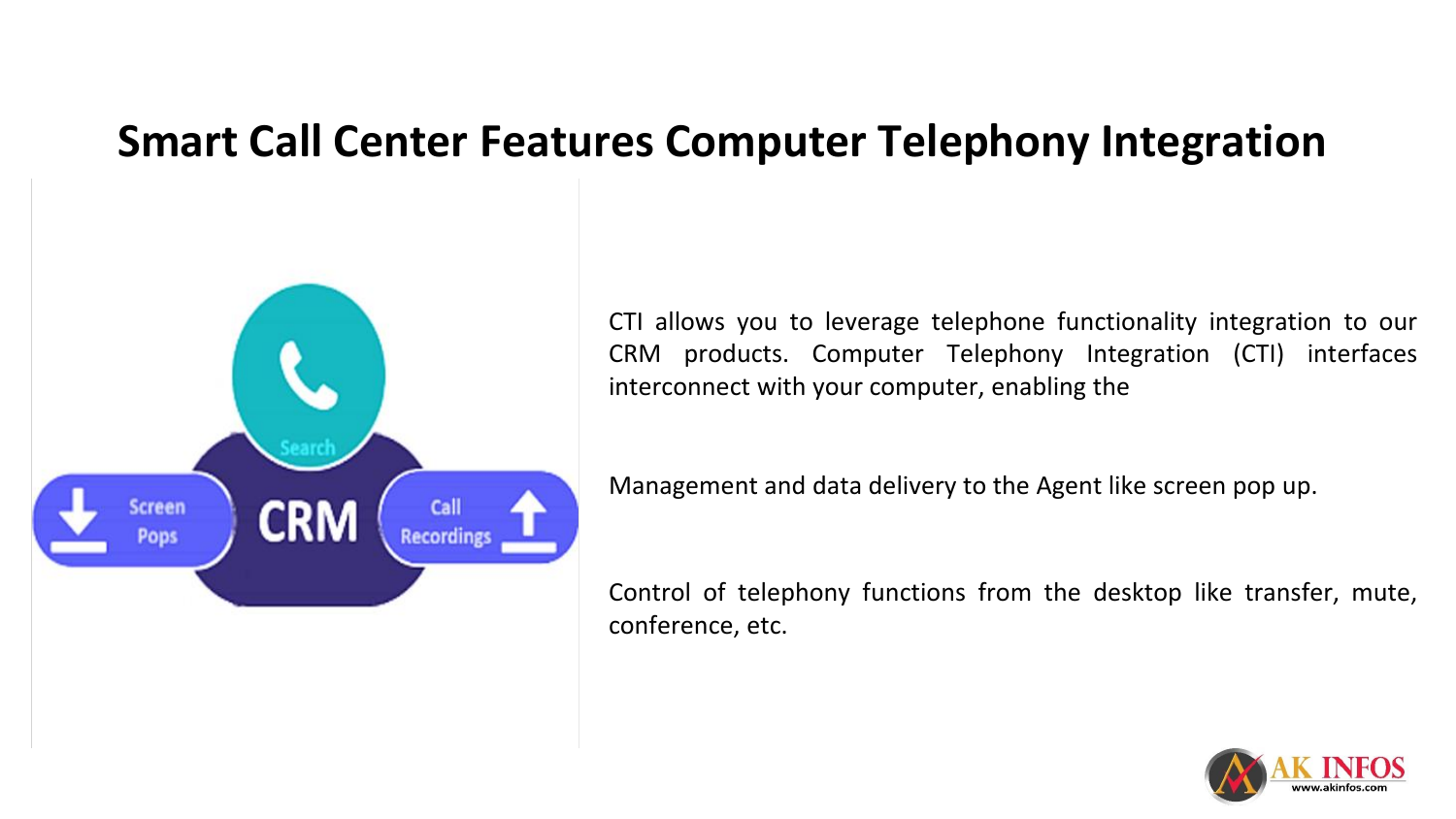# Complete PBX SYSTEM – AKseries

Customer expectations have soared. Purpose-built for SMEs to fulfill more sophisticated communication needs, AKseries PBX System is a converged system to wrap a suite of services around, including voice, video, applications, collaboration, and more.

- Integrated PBX appliance or custom software installation
- Optimized experience built for everyone
- Embrace boundless communications
- Click to call from any web pages
- All office extension features
- Paired with ACD, IVR prompts callers to their desired destinations with customized rules.
- Route incoming calls to the proper queue and the right, available agent based on certain strategies you set up.
- Use detailed statistical reports for multi-dimension performance measurement.



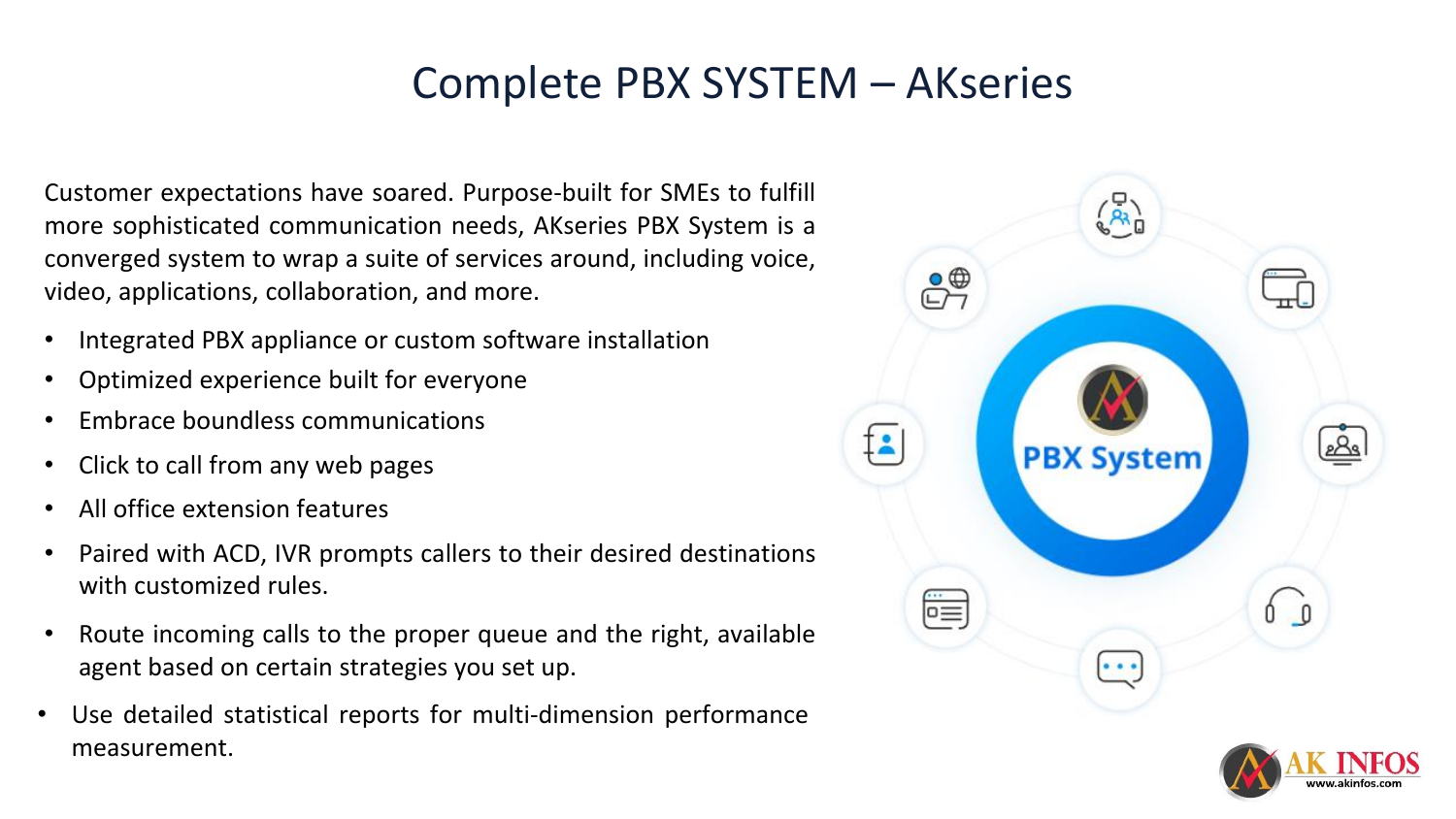

# VoIP Softphone

### **Click-to-call in Browser or Windows/MacOS Desktop App**

Call by one click from any web or Windows application.

### **"callto:", "sip:" and "tel:" Click-to-Call Links**

Most CRM and Helpdesk software provides "callto:", "sip:" or "tel:" click-to-call links. Enable that feature on Softphone and save time dialing with a single click Screen Pop with Account Information Based on Caller ID.

### **Screen Pop with Account Information Based on Caller ID**

Set up your CRM lookup URL or command line. Softphone can open browser window, call REST web-service or execute program on incoming call. It also passes Caller ID and any other information available such as DID number to a 3rd party software.

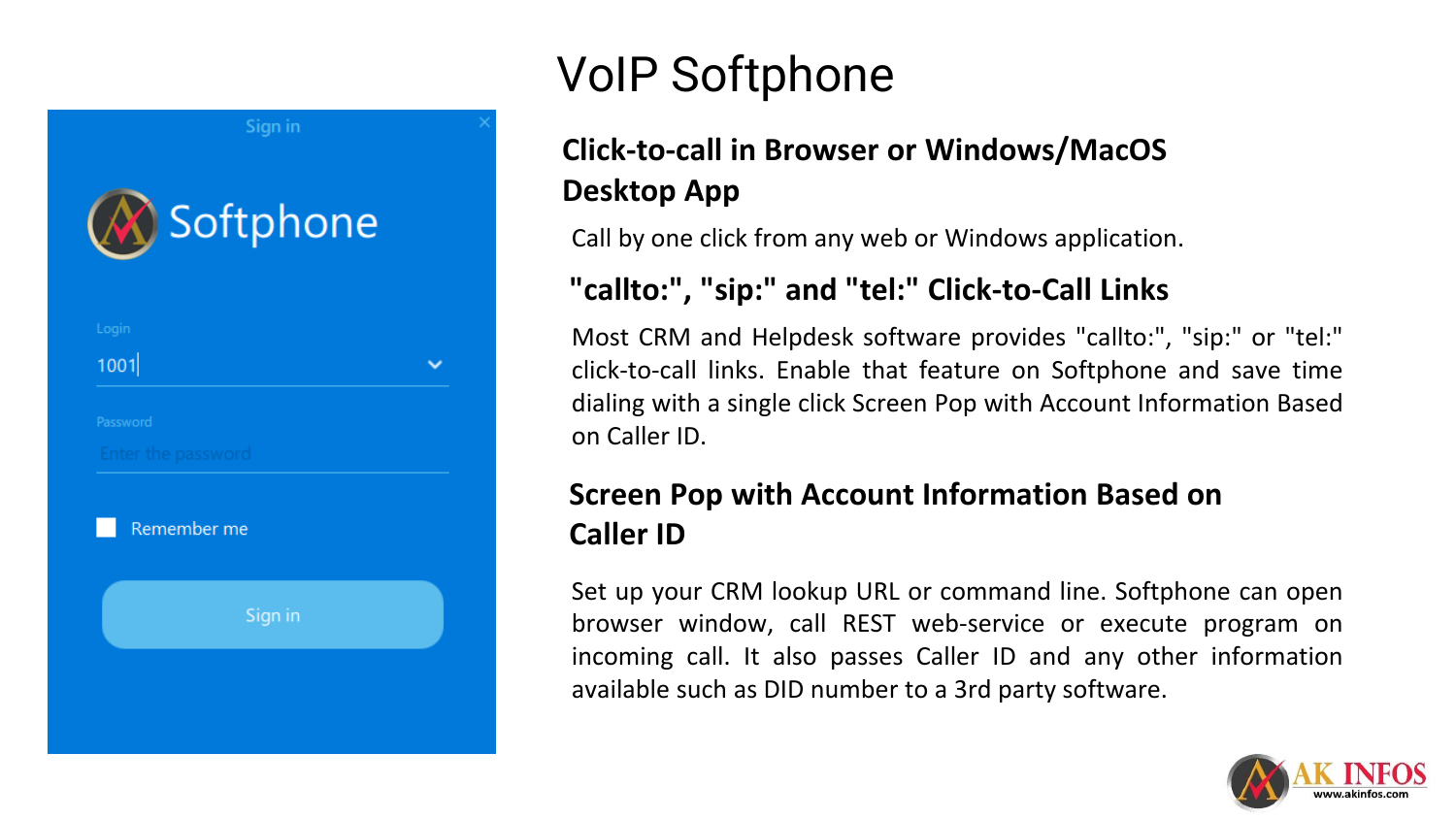### **CENTRALIZED STORAGE OF CALL LOG AND AUDIO RECORDINGS**

### **Log Calls in a CRM or Helpdesk Software**

Set up Softphone to open URL or execute program when call is finished. Softphone logs all data related to a call: Caller ID, DID number if available, type (inbound\out bound), talk time and call recording MP3 file.

#### **Upload Call Recordings to Web Server**

Configure automatic uploading of call recordings from the agent's computer to the web server using the HTTP or HTTPS protocol.

#### **Upload Call Recordings to FTP Server**

Configure automatic uploading call recordings from agent's computer to FTP server.

### **Upload Call Recordings to Shared Network Folder**

Configure automatic uploading call recordings from agent's computer to Shared Network Folder.

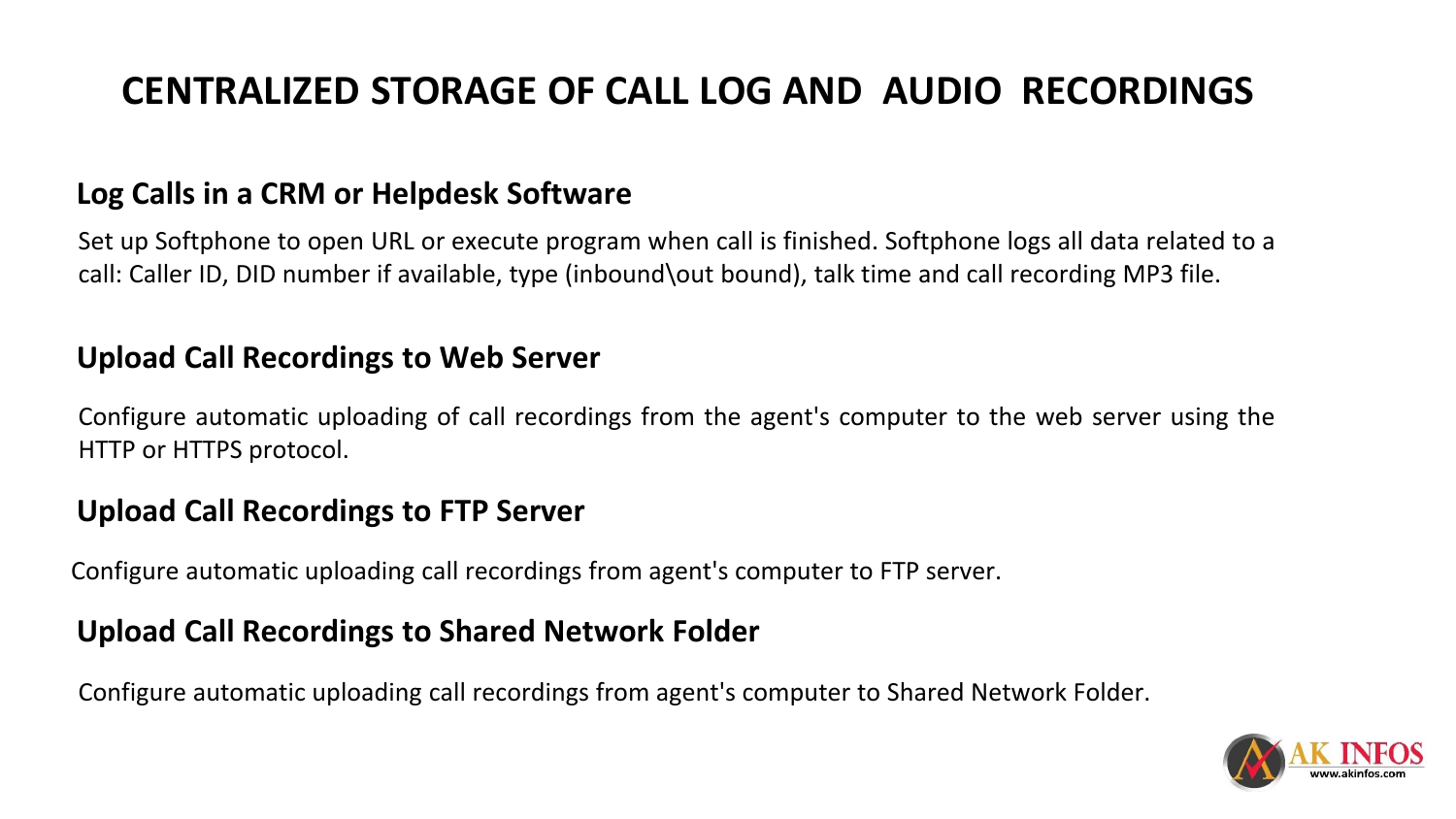| Call History | Unknown Call |                  |                   |                        |               |                |                                              |
|--------------|--------------|------------------|-------------------|------------------------|---------------|----------------|----------------------------------------------|
|              |              |                  |                   |                        |               |                |                                              |
| Name         | UserCode     | Meter<br>Address | Caller ID         | Date & Time            | <b>Status</b> | Comments       | Audio                                        |
| XXXXXXXXX    | 01515159     | 309061032863     | 009715XXXXXXX (O  | 13/09/2021<br>08:18:12 | G             | recharge       | $\rightarrow$ :<br>$\bullet$ 0:00 / 2:00     |
| XXXXXXXXX    | 01515628     | 309061033235     | 009715XXXXXXX O   | 12/09/2021<br>20:45:15 | G.            | Gas stopped    | $\bullet$ 0:00 / 5:17 =<br>$\bigoplus$ :     |
| XXXXXXXXX    | 00770081     | 301070302754     | 009715XXXXXXX (   | 12/09/2021<br>19:30:52 | G.            | detector alarm | $\rightarrow$ :<br>$\bullet$ 0:00 / 2:08 -   |
| XXXXXXXXX    | 01616136     |                  | 009715XXXXXXX O   | 12/09/2021<br>19:27:48 | <b>Out</b>    | billing        | $\bullet$ 0:00 / 0:29<br>49 :                |
| XXXXXXXXX    | 00770081     | 301070302754     | 009715XXXXXXX (C) | 12/09/2021<br>19:19:55 | G             | detector alarm | +0 :<br>$\triangleright$ 0:00 / 7:43 $\cdot$ |